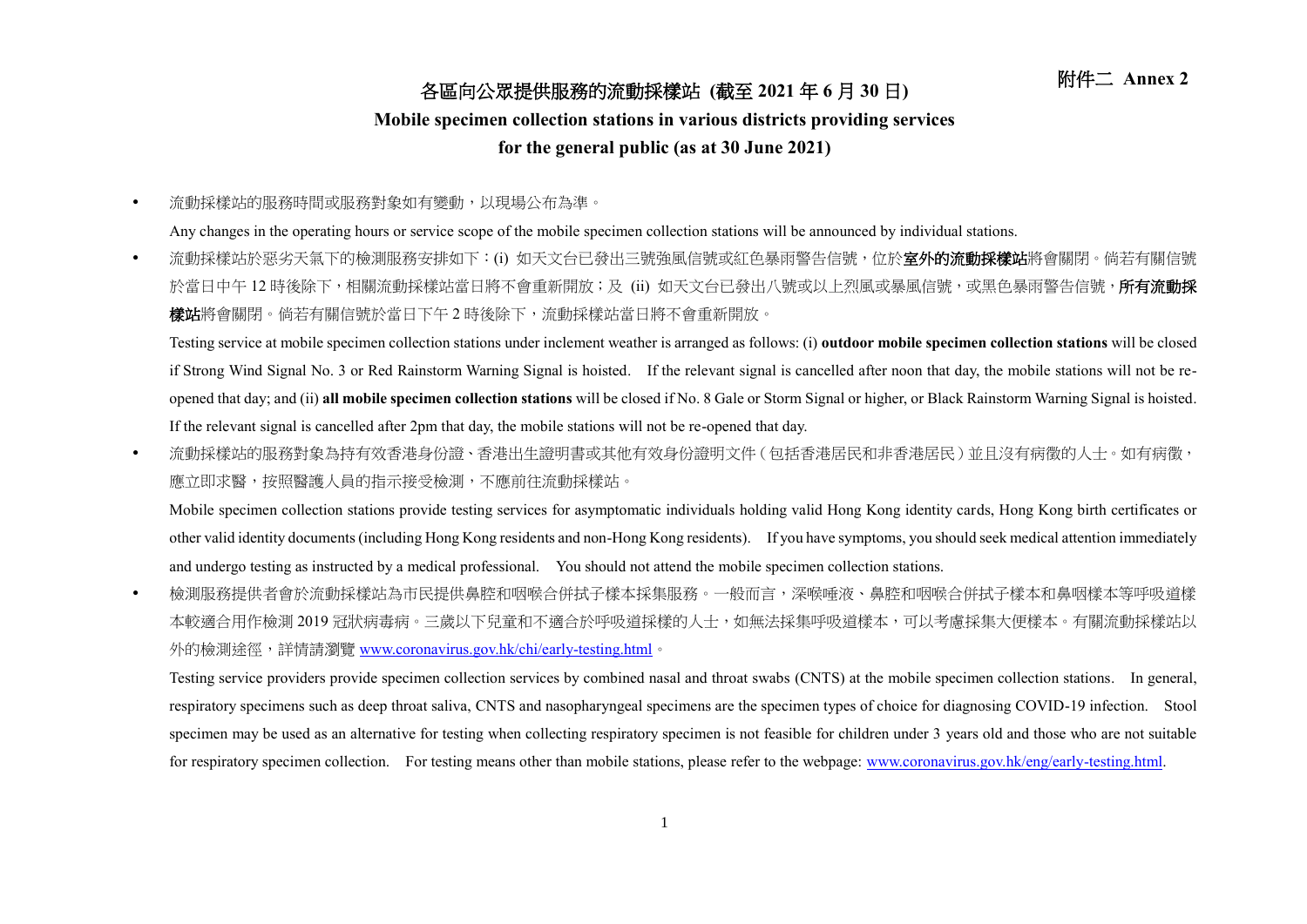| 地區              | 流動採樣站                              | 開放日期                 | 服務時間                   | 服務對象                                  |
|-----------------|------------------------------------|----------------------|------------------------|---------------------------------------|
| <b>District</b> | Mobile specimen collection station | <b>Opening dates</b> | <b>Operating hours</b> | <b>Service scope</b>                  |
|                 | 港島 Hong Kong Island                |                      |                        |                                       |
| 中西區             | 中環愛丁堡廣場                            | 直至7月4日               | 上午10時至晚上8時             | 所有市民                                  |
| Central &       | Edinburgh Place, Central           | until 4 July         | 10am to 8pm            | All members of the public             |
| Western         |                                    |                      |                        |                                       |
|                 |                                    |                      |                        |                                       |
| 九龍 Kowloon      |                                    |                      |                        |                                       |
| 黃大仙             | 黃大仙廣場                              | 直至7月11日              | 上午10時至晚上8時             | 所有市民                                  |
| Wong Tai        | Wong Tai Sin Square                | until 11 July        | 10am to 8pm            | All members of the public             |
| Sin             |                                    |                      |                        |                                       |
|                 |                                    |                      |                        |                                       |
| 深水埗             | 長沙灣麗閣邨                             | 直至7月11日              | 上午10時至晚上8時             | 須接受強制檢測的人士(包括餐飲                       |
| Sham            | 麗閣社區會堂 ◆                           | until 11 July        | 10am to 8pm            | 業務員工及第599F 章的表列處所                     |
| Shui Po         | Lai Kok Community Hall, Lai Kok    |                      |                        | 員工)                                   |
|                 | Estate, Cheung Sha Wan ◆           |                      |                        | Persons subject to compulsory testing |
|                 |                                    |                      |                        | (including staff of catering and      |
|                 |                                    |                      |                        | scheduled premises under Cap. 599F)   |
| 油尖旺             | 廣東道/佐敦道交界                          | 直至7月4日               | 上午10時至晚上8時             | 所有市民                                  |
| Yau Tsim        | 九龍佐治五世紀念公園                         | until 4 July         | 10am to 8pm            | All members of the public             |
| Mong            | 七人足球場                              |                      |                        |                                       |
|                 | 7-a-side Soccer Pitch of King      |                      |                        |                                       |
|                 | George V Memorial Park, Kowloon    |                      |                        |                                       |
|                 | (Junction of Canton Road and       |                      |                        |                                       |
|                 | Jordan Road)                       |                      |                        |                                       |
|                 |                                    |                      |                        |                                       |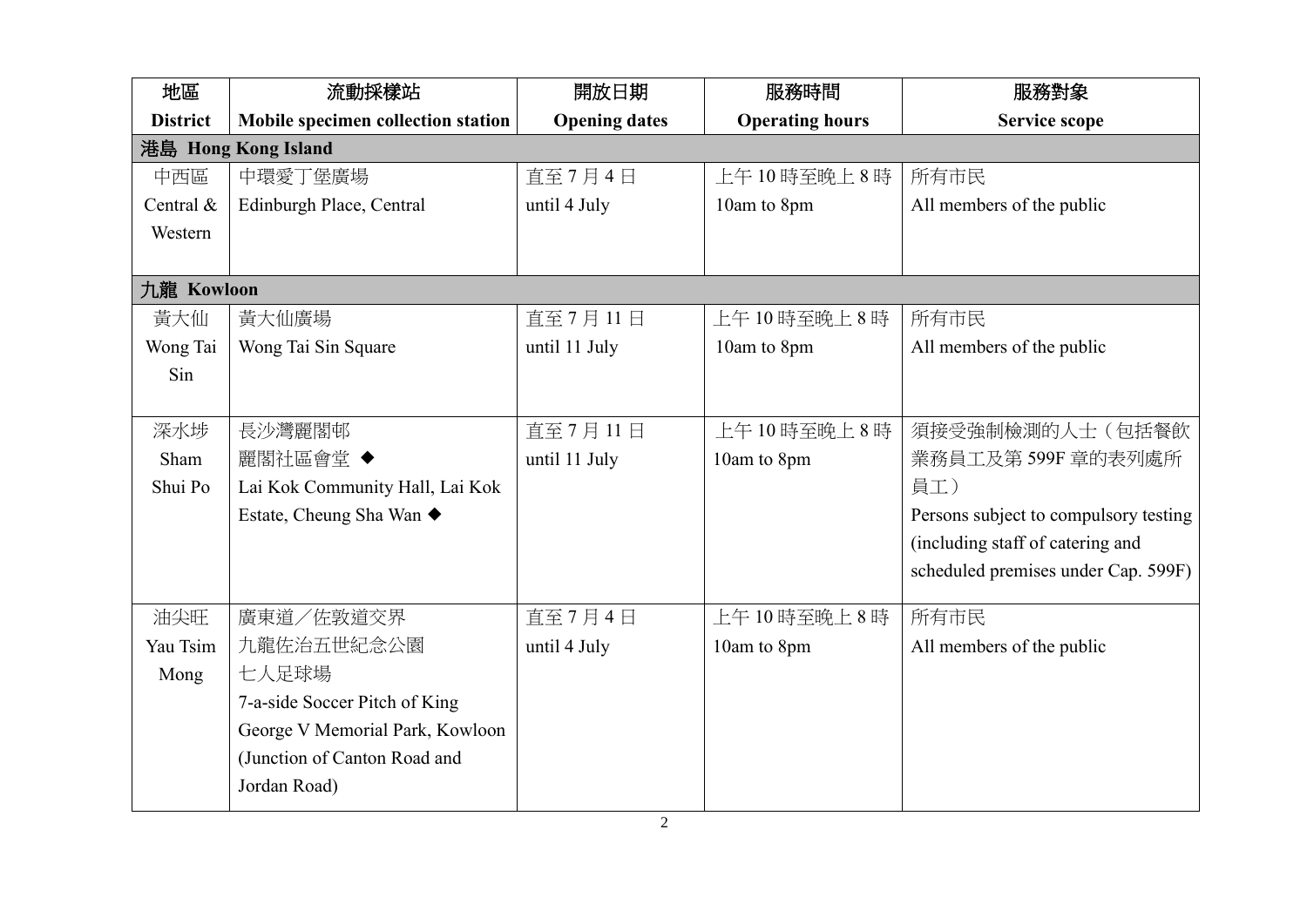|                    | 大角咀櫸樹街                           | 直至7月4日        | 上午10時至晚上8時  | 須接受強制檢測的人士(包括餐飲                       |
|--------------------|----------------------------------|---------------|-------------|---------------------------------------|
|                    | (近渠務署污水泵房)                       | until 4 July  | 10am to 8pm | 業務員工及第599F 章的表列處所                     |
|                    | Beech Street, Tai Kok Tsui (near |               |             | 員工)                                   |
|                    | Drainage Services Department     |               |             | Persons subject to compulsory testing |
|                    | <b>Sewage Pumping Station)</b>   |               |             | (including staff of catering and      |
|                    |                                  |               |             | scheduled premises under Cap. 599F)   |
|                    | 旺角洗衣街 59號                        | 直至7月4日        | 上午10時至晚上8時  | 所有市民                                  |
|                    | 麥花臣遊樂場                           | until 4 July  | 10am to 8pm | All members of the public             |
|                    | MacPherson Playground, 59 Sai    |               |             |                                       |
|                    | Yee Street, Mong Kok             |               |             |                                       |
|                    | 油麻地鴉打街臨時遊樂場                      | 直至7月4日        | 上午10時至晚上8時  | 餐飲業務員工及第599F 章的表列                     |
|                    | <b>Arthur Street Temporary</b>   | until 4 July  | 10am to 8pm | 處所員工 Staff of catering and            |
|                    | Playground, Yau Ma Tei           |               |             | scheduled premises under Cap. 599F    |
|                    | 尖沙咀漢口道 5-15 號漢口中心外               | 直至7月4日        | 上午10時至晚上8時  | 所有市民                                  |
|                    | Outside Hankow Centre, 5-15      | until 4 July  | 10am to 8pm | All members of the public             |
|                    | Hankow Road, Tsim Sha Tsui       |               |             |                                       |
| 新界 New Territories |                                  |               |             |                                       |
| 荃灣                 | 沙咀道遊樂場                           | 直至7月11日       | 上午8時至晚上8時   | 所有市民                                  |
| Tsuen              | Sha Tsui Road Playground         | until 11 July | 8am to 8pm  | All members of the public             |
| Wan                |                                  |               |             |                                       |
| 元朗                 | 元朗安興街安興遊樂場                       | 直至7月11日       | 上午8時至晚上8時   | 所有市民                                  |
| Yuen               | On Hing Playground on On Hing    | until 11 July | 8am to 8pm  | All members of the public             |
| Long               | Street, Yuen Long                |               |             |                                       |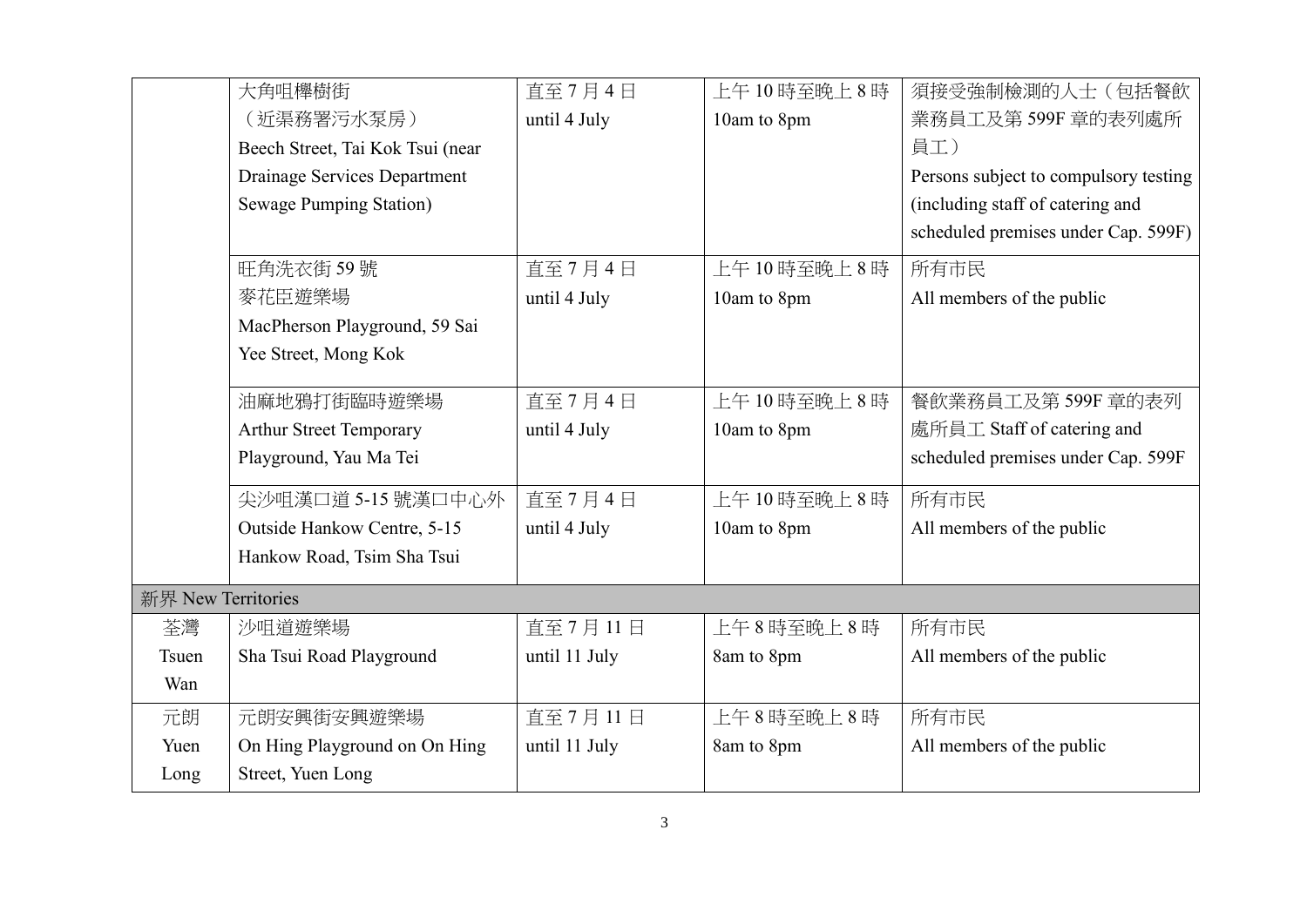|          | 天水圍天瑞路7號天瑞體育館◆                     | 直至7月11日           | 上午8時至晚上8時   | 所有市民                                  |
|----------|------------------------------------|-------------------|-------------|---------------------------------------|
|          | Tin Shui Sports Centre, No. 7, Tin | until 11 July     | 8am to 8pm  | All members of the public             |
|          | Shui Road, Tin Shui Wai ◆          |                   |             |                                       |
| 屯門       | 建生社區會堂◆                            | 直至7月11日           | 上午10時至晚上8時  | 所有市民                                  |
| Tuen Mun | Kin Sang Community Hall ◆          | until 11 July     | 10am to 8pm | All members of the public             |
| 沙田       | 源禾路1號沙田大會堂廣場                       | 直至7月11日           | 上午10時至晚上8時  | 須接受強制檢測的人士(包括餐飲                       |
| Sha Tin  | (近新城市廣場)                           | until 11 July     | 10am to 8pm | 業務員工及第599F 章的表列處所                     |
|          | Plaza, Sha Tin Town Hall, 1 Yuen   |                   |             | 員工)                                   |
|          | Wo Road (near New Town Plaza)      |                   |             | Persons subject to compulsory testing |
|          |                                    |                   |             | (including staff of catering and      |
|          |                                    |                   |             | scheduled premises under Cap. 599F)   |
| 大埔       | 大埔鄉事會街2號                           | 直至7月11日           | 上午10時至晚上8時  | 所有市民                                  |
| Tai Po   | 大埔社區中心籃球場                          | until 11 July     | 10am to 8pm | All members of the public             |
|          | Basketball Court, Tai Po           |                   |             |                                       |
|          | Community Centre, No. 2 Heung      |                   |             |                                       |
|          | Sze Wui Street, Tai Po             |                   |             |                                       |
|          | 大埔墟站公共運輸交匯處                        | 6月28至30日          | 上午10時至晚上8時  | 須接受強制檢測的當區居民及工作                       |
|          | Tai Po Market Station Public       | $28$ to $30$ June | 10am to 8pm | 人員 Local residents and workers        |
|          | Transport Interchange              |                   |             | subject to compulsory testing         |
|          | 安邦路 8號                             | $6$ 月28至30日、      | 上午10時至晚上8時  | 須接受強制檢測的當區居民及工作                       |
|          | 大埔中心第10座對出空地                       | 7月3、8及15日         | 10am to 8pm | 人員 Local residents and workers        |
|          | Open area outside Block 10,        | 28 to 30 June,    |             | subject to compulsory testing         |
|          | Tai Po Centre, 8 On Pong Road      | 3, 8 and 15 July  |             |                                       |
|          |                                    |                   |             |                                       |